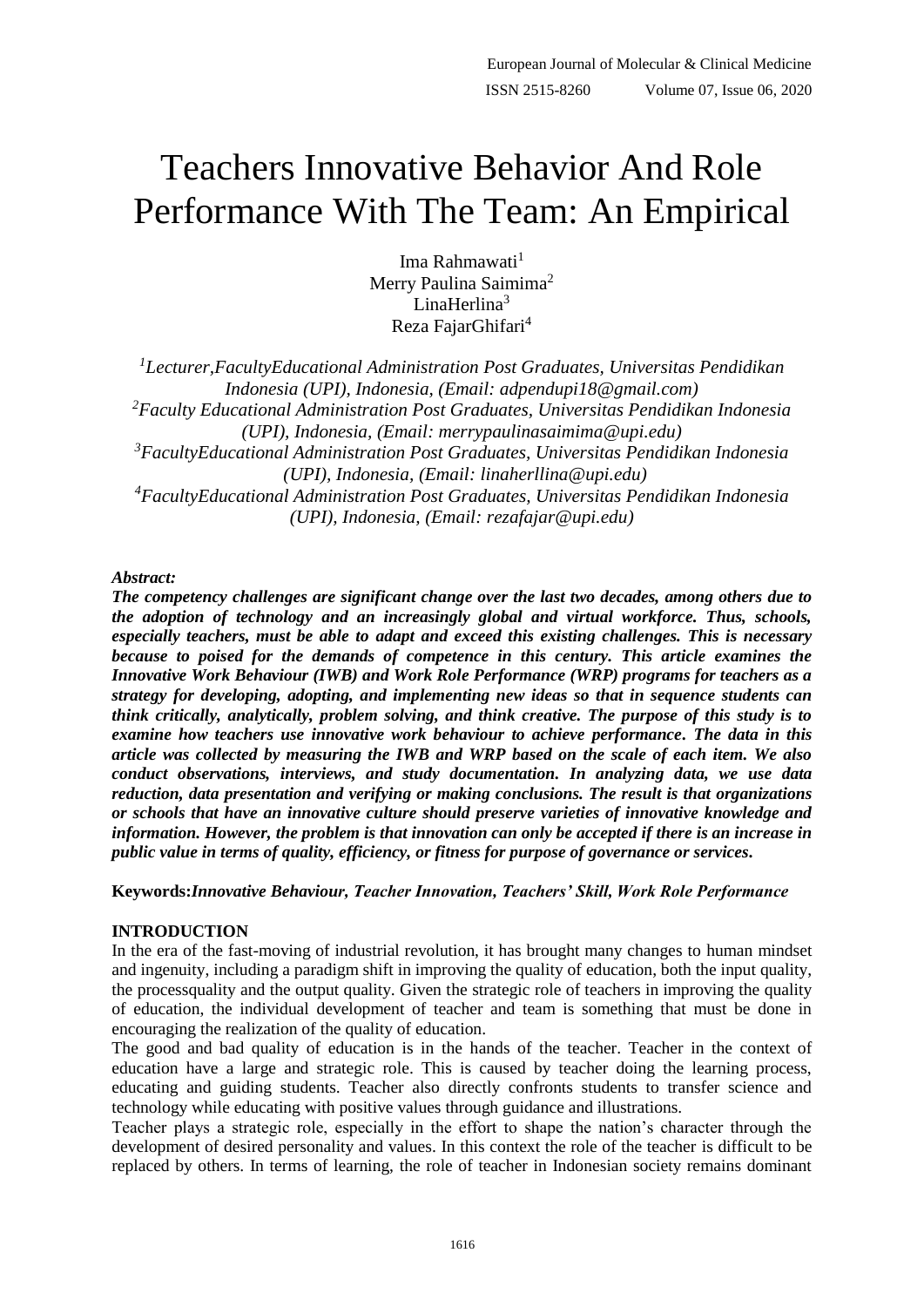even though the technology that can be utilized in learning is developing very fast. This is because there are dimensions of the educational process, or more specifically the learning process, played by teacher that cannot be replaced by technology (Alma, 2014).

In addition to guiding students, other competencies that must be possessed by teachers include teacher competency as a skill, power (ability), authority, skills, expertise, knowledge, and others based on criteria, conditions, and professional context.

What happens now, teacher has a number of responsibilities. In addition to teaching, teacher also carry out various tasks in the school environment. Their functions often go beyond teaching assignments and facilitate learning to involve or include responsibilities that may not be directly related to teaching. Thus, teacher also often assigned administrative responsibilities as well as supervision in the school they serve which not only contributes to informing and ensuring the smooth functioning of the school, but also the needs of the public around the school. It is also important to get the spotlight because it relates to how they respond and carry out all tasks as well as responsibilities with professionals (Imhangbe, 2019).

Therefore, teacher must know the extent to which performance in a given task can be coloured or shaped by the influence and interaction of other tasks. Seeing this phenomenon, it requires good cooperation from individual, team, and organization in the form of creativity as well as innovation and good work roles. Given the variety of tasks and responsibilities that occur, the teacher needs to move, shape, and predict the level and quality of performance especially in their main tasks in teaching and facilitating classroom learning.

Innovative behaviour arises from work behaviour that has risks that can cause costs to be incurred by teacher who involved even with the intention and purpose to produce and provide benefits (Qi et al., 2019). Creative performance depends on individual characteristics such as personality traits (i.e. openness to experience), cognitive styles, and skills relevant to creativity, practices to enhance creativity traditionally that focus on the recruitment and selection of creative talent, and on training creativity itself.

Innovation starts with the activation of someone to produce creative ideas (Scott & Bruce, 1994). Generating creative ideas is often triggered by problems related to work, mismatches, and discontinuities faced by employees in the workplace. Thus, these problems and deviations can be captured as psychological triggers that cause increased stimulation in worker itself.

Aside from the individual's influence on his willingness to bring up innovative behaviour, in his context in school, there are studies that have shown that factors such as workplace happiness (WP), organizational climate (OC), affective commitment (AF) and transformational leadership (TFL) that play a role directly influence the innovative behaviour of teachers in school (Bawuro et al., 2018).

The purpose of implementing this innovative behaviour is to improve student academic performance as well as a good work environment. In addition there is a mutually beneficial connection between the school and the public. Other research has shown that teacher inputs and involvements in terms of their task performance comes as the first and most powerful instrument that informs and shapes the level of student academic performance (Louis et al., 2010).

This time, the demands for an organization to be innovative compared to other organizations are greater in order that the organization can remain to survive and compete to meet the needs of the market or its customers. Innovative organizations will also more easily respond to environmental challenges faster and better than organizations that do not prioritize innovation. Innovation can help organizations respond to challenges, survive and develop more easily. Innovative behaviour of individuals in the workplace includes actions such as finding new ideas, championing ideas at work, and financing adjustments as well as planning for the implementation of ideas (De Jong, 2006).

The focus of this research is on innovations that are specifically displayed by individual within an organization, namely the individual innovative behaviour, especially in their work environment. In addition, the focus is also directed at work role performance skills both individual, team, and organizationally demonstrated through the functions of proficiency, adaptivity, and proactivity.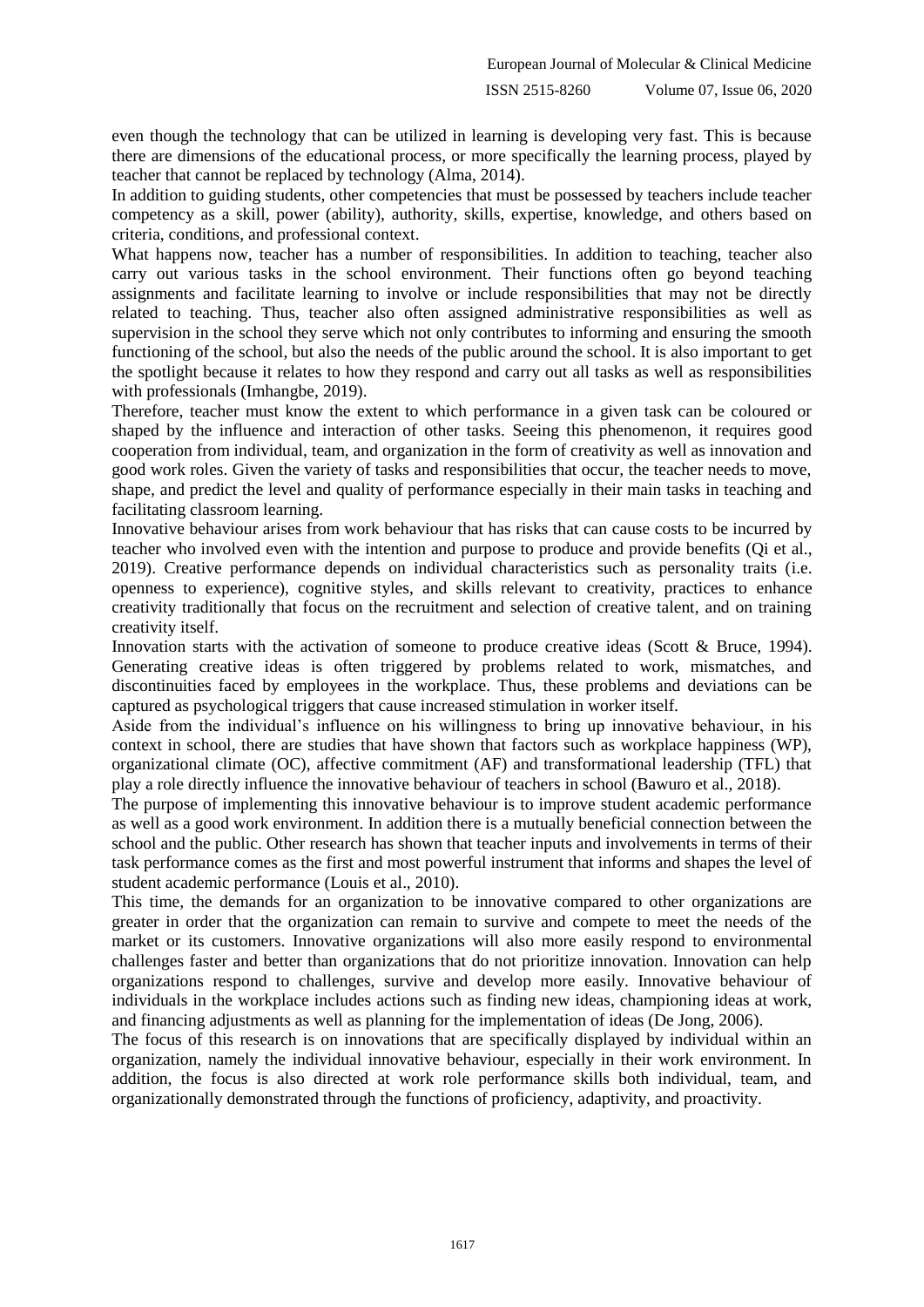## **LITERATURE REVIEW**

### **Innovative Work Behaviour**

Innovative behaviour is defined as a form of creation, introduction, and application of new ideas in work roles, groups, or organizations, to get the performance benefits of roles, groups, or organizations. The advantages of innovation can include better functioning of the organization and socio-psychological benefits for individual or group employees, such as more precise adjustments between resources and job demands, increased job satisfaction, and better interpersonal communication (Janssen, 2000).

Innovative behaviour is involved in one of the development of human resources that encompasses creative activities that instigated at the individual level within organizations that result in a change in the work environment (De Jong & Den Hartog, 2010). Employees who pitch in innovative behaviour apply new ideas to their work environments. Innovative work behaviour is very central for organizational innovation and, eventually, organizational persistence and effectiveness (NESTA, 2009).

Generating creative ideas is an initial step for someone to activate innovative behaviour (Scott & Bruce, 1994). At work, naturally there are often problems related to work, discrepancies, and discontinuities faced by employees in the workplace. This is a trigger for the emergence of creative ideas. That is, these problems and deviations can be captured as psychological triggers that cause an increase in one's thinking and analytical power.

In practice, employees' innovative behaviour focuses on the process of innovation, (i.e. engaging in innovative activities) rather than the results of innovation (i.e. new products), which are outside the concept of creativity (Qi et al., 2019). Involvement in innovative activities is a series of development of innovative ideas (Messmann& Mulder, 2010) which is the capital of creating a good work climate with support from various parties. Nevertheless, innovation only occurs if employees pitch in activities which are intended to generate and implement ideas (Bos-Nehles et al., 2017).

In case at school, employees are teachers, education personnel, principals, including other elements that help the process of developing students' potential development. The teacher involved in conservative teaching that has been passed on for generations. Therefore, innovative teaching is important for all teachers to meet current and future educational needs. School management must integrate all creative intellectual activities, technical skills, and leadership skills, produce change and support various forms of activities that will enable schools to survive in a modern climate to secure the school's future (Thurlingset al., 2015).

#### **Work Role Performance**

Work role performance includes behaviours that are important for the job, such as proficiency, as well as behaviours that are not fully part of the job description, but that still have the potential to benefit the organization, that is the ability to adapt and be proactive (Griffin et al., 2007). Work role performance focuses on one's proficiency in carrying out the tasks specified in the job description. From this perspective, well-determined work is behaviour that contributes to the achievement of organizational goals that are carried out in individual job descriptions (Murphy & Jackson, 1999). It also means that work role performance is a set of one's responsibilities in carrying out their duties.

Demands to be able to realize good work interconnected with the conflict and ambiguity that always comes up. Responsibility for work includes all forms of creativity and innovation at work, which will ultimately lead to effectiveness at work. In its context at school, uncertainties in teacher work repeatedlyhappen. This is caused by government policies that often change. However, the teacher must continue to perform work role performance with specific roles in contributing to overall organizational performance.

Basically all elements of the school, both principals and teachers, are required to play a specific role in contributing to the overall performance of the organization. The creation of a smooth and relevant organization is a necessity that is highly dependent on various challenges and uncertainties faced by schools. Other causes could be due to customer dissatisfaction, which is students and the influence of inadequate competency. Therefore, chaotic operating conditions can affect the movement of human resources, changes in job descriptions, products and services. In the same way, the role of work must also change dynamically in response to these changing conditions and demands (Sonnentag&Volmer,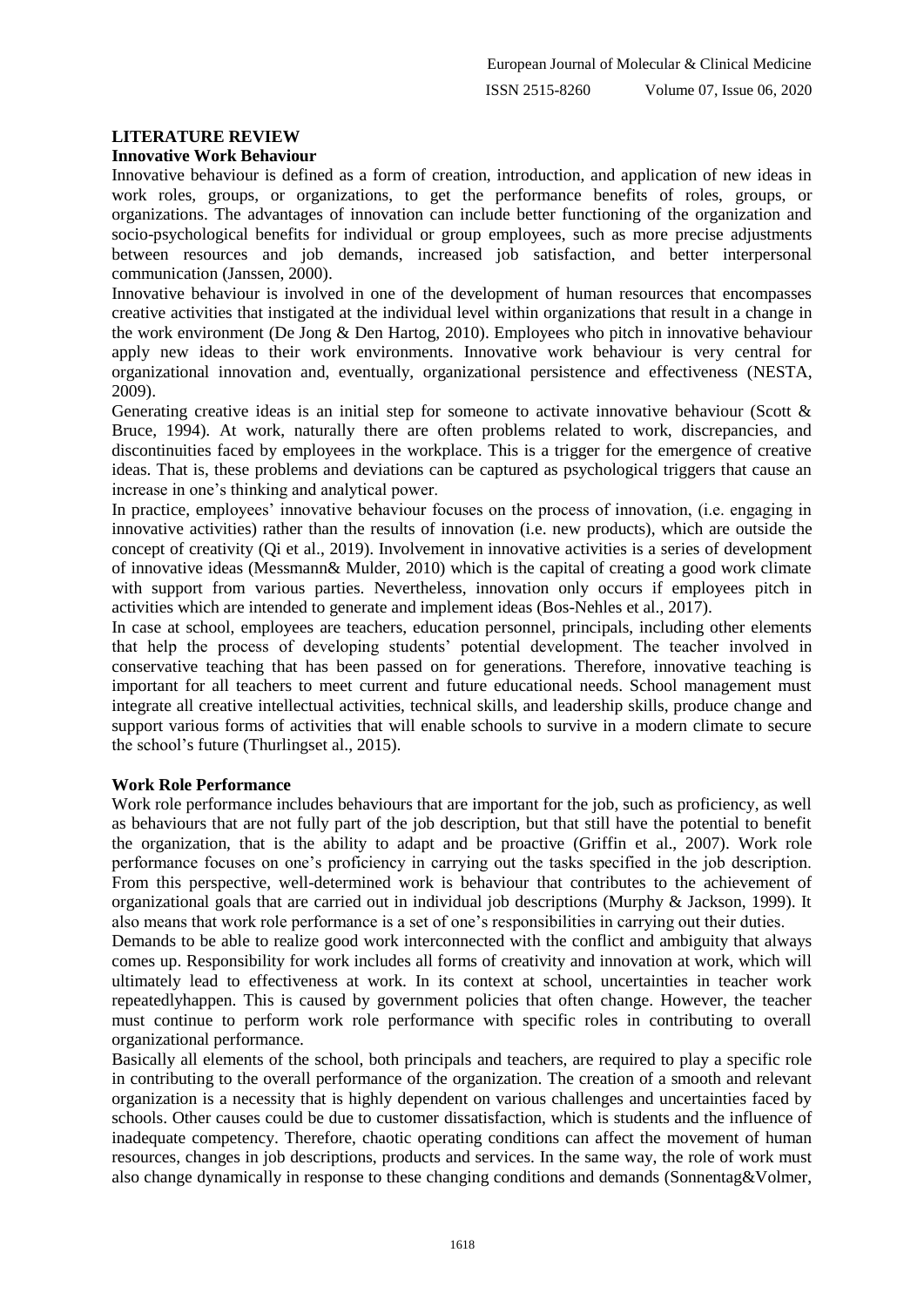2009). The diverse nature of work role performance must be seen from the cross-classification of contributions from three types of individual behaviour namely proficiency, adaptivity, and proactivity at three levels leading to the effectiveness of individuals, teams, and organizations (Griffin et al., 2007).

In school situations that have an element of complexity as well as change, these forms of role behaviour are prerequisites for effective performance. Proficiency means that an individual fulfils the formal requirements of his role. Adaptivity describes the level at which an individual adapts to changes in work systems or roles. Proactive refers to the extent to which individuals initiate independent actions to anticipate or initiate changes in the system or work role. Adaptivity and proactivity are considered as important behaviours to overcome uncertainty in inputs, processes or outputs (Leong &Rasli, 2013). Most other jobs require a mix of skills, adaptability, and proactivity to achieve a balanced approach. In addition, the level of environmental change or expectations also determines the need for individuals to perform inside and outside the work role of teachers.

The organization has long been directed towards the application of teams as operational units (Goodwin et al., 2008). Involvement of individual task skills in fulfilling the requirements of their job roles as employees. The team context creates additional work roles for employees, including coordinating their work with others (Griffin et al., 2007). Team requirements mean helping team members or coordinating their activities to meet the expected prerequisites. In this case the teacher group can conduct lesson studies so that they can coordinate activities more advanced.

On top of the role of individual work, individuals contribute to the skills of teams and organizations by fulfilling the requirements of someone's role as a member of a team or organization. Adaptation of individual tasks refers to the ability of individuals to make changes to their roles, while adaptation of teams and organizations involves adaptation to changes that affect a person's role as a member of a team or organization. Proactive individual tasks involve initiating changes in someone's role, whereas team and proactive organizations involve initiating changes in a team or organization, such as in meetings or discourse. Proactivity and adaptability are specifically relevant in empowered teams where team members are able to make comprehensive work-related decisions and are required to continuously reflect and adapt processes and results.

#### **Methods**

This research was conducted to see how teachers perform innovative work behaviour and measure the level of responsibility in one of the high schools in Bogor city. Teachers are not limited to gender and age. The total number of teachers observed ranged from 29 people where this measurement was done in a flexible time with the time of each participant. Innovative work behaviour is measured using 9 items carried by Janssen (2000), each point measured with a scale ranging from 1 (very strongly disagree) to 5 (very strongly agree). The innovative work behaviour scale consists of three components: idea generation, idea promotion, and idea realization.

In filling out the report, respondents provide a self-report and are ranked by each based on what is available from the following 9 items of innovative work behaviour:(1) Creating new ideas for difficult issues (idea generation); (2) Searching out new working methods, techniques, or instruments (idea generation); (3) Generating original solutions for problems (idea generation); (4) Mobilizing support for innovative ideas (idea promotion); (5) Acquiring approval for innovative ideas (idea promotion); (6) Making important organizational members enthusiastic for innovative ideas (idea promotion); (7) Transforming innovative ideas into useful applications (idea realization); (8) Introducing innovative ideas into the work environment in a systematic way (idea realization); and (9) Evaluating the utility of innovative ideas (idea realization).

While the work role performance measurement used 27 items performance dimensions were measured by Griffins, et al. (2007). When measuring this, the report will be ranked by each respondent who is not bound by work deadlines. Each point is ranked on a scale of 1 (very little) to 5 (a great deal). The measurement items are listed in the table below.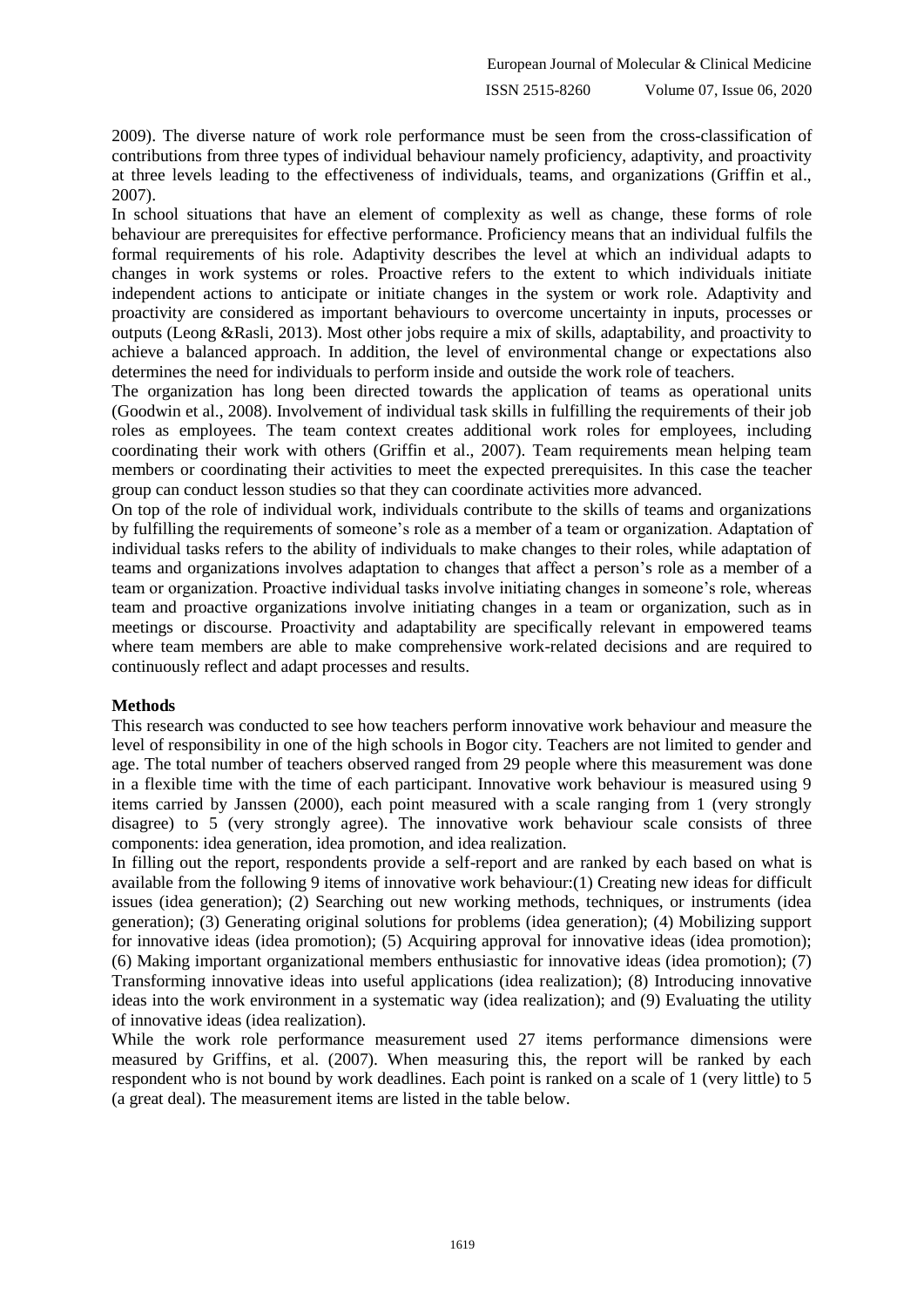#### ISSN 2515-8260 Volume 07, Issue 06, 2020

| <b>Individual Task</b>                                                        | <b>Team Member</b>                                                                            | <b>Organizational Member</b>                                                                                                                                 |
|-------------------------------------------------------------------------------|-----------------------------------------------------------------------------------------------|--------------------------------------------------------------------------------------------------------------------------------------------------------------|
| Proficiency                                                                   |                                                                                               |                                                                                                                                                              |
| Carried out the core parts of<br>your job well                                | Coordinated your work with<br>co-workers                                                      | Presented a positive image of<br>organisation<br>the<br>other<br>to<br>people (e.g., clients)                                                                |
| Completed your core tasks<br>well using the standard<br>procedures            | Communicated<br>effectively<br>with your co-workers                                           | Defended the organisation if<br>others criticized it                                                                                                         |
| Ensured your tasks were<br>completed properly                                 | Provided help to co-workers<br>when asked, or needed                                          | Talked about the organisation<br>in positive ways                                                                                                            |
| <b>Adaptivity</b>                                                             |                                                                                               |                                                                                                                                                              |
| Adapted well to changes in<br>core tasks                                      | Dealt effectively with changes<br>affecting your work unit (e.g.,<br>new members)             | Responded flexibly to overall<br>changes in the organisation<br>(e.g., changes in management)                                                                |
| Coped with changes to the<br>way you have to do your<br>core tasks            | Learnt new skills or taken on<br>new roles to cope with changes<br>in the way your unit works | Coped with changes in the<br>way the organisation operates                                                                                                   |
| Learned new skills to help<br>you adapt to changes in<br>your core tasks      | Responded constructively to<br>changes in the way your team<br>works                          | skills<br>Learnt<br>acquired<br><sub>or</sub><br>information that helped you<br>adjust to overall changes in the<br>organization                             |
| <b>Proactivity</b>                                                            |                                                                                               |                                                                                                                                                              |
| Initiated better ways<br>of<br>doing your core tasks                          | Suggested ways to make your<br>work unit more effective                                       | Made suggestions to improve<br>the overall effectiveness of the<br>organisation<br>(e.g.,<br>by<br>suggesting<br>changes<br>to<br>administrative procedures) |
| Come up with ideas to<br>improve the way in which<br>your core tasks are done | Developed new and improved<br>methods to help your work<br>unit perform better                | Involved yourself in changes<br>that are helping to improve the<br>overall effectiveness of the<br>organization                                              |
| Made changes to the way<br>your core tasks are done                           | Improved the way your work<br>unit does things                                                | with<br>of<br>Come<br>up<br>ways<br>increasing efficiency within<br>the organization                                                                         |

**Table 1: Work Role Performance Measurement Items**

Source: Griffin, M. A., Neal, A., & Parker, S. K. (2007)

#### **DISCUSSION**

Findings of this study illustrate that innovative behavior which practiced by teachers related to their responsibilities in the school environment and some potential characteristics have not been maximally carried out. Innovative behavior scores in this study indicate that a small percentage of teachers consider themselves to have been involved in creative activities to improve a good work climate. Hopefully, in further studies will better illustrate what kind of innovation is happening and how perceptions of innovation and willingness to be involved in innovation can be influenced by training and professional roles.

In the context of the team, the teacher must fulfill not only the roles determined by individual tasks, but also take their roles as team members. Both individual tasks and team members' work roles can change. Environmental uncertainty is related to the extent of the task, which eventually, the role can be multifarious and responsibilities cannot be predicted. Therefore, good adaptability is needed, namely the extent to which teachers can react constructively to changes in the work environment.

The trigger factor for innovation is the climate itself, which can be constructed by the support of various elements. Here, climate or environment is the role of the principal and other facilities and resources. As mentioned by Bandura (1977), two factors that can influence a person's state of doing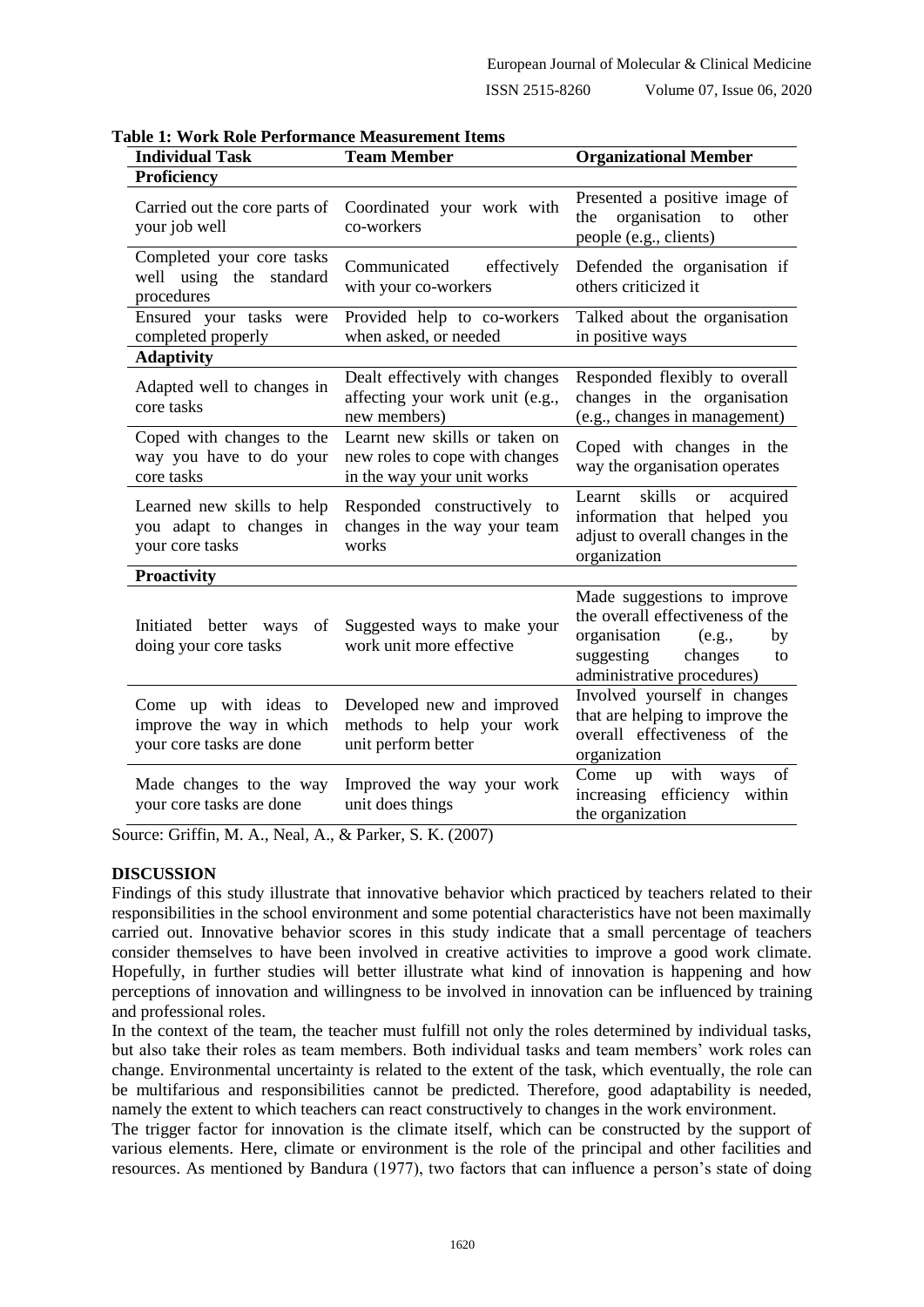innovative behavior include: (1) from within themselves (self-efficacy, attitudes, beliefs) and (2) support from the surrounding environment (colleagues, relatives, managers, organizational culture, facilities and infrastructure, and existing resources).

In addition to external factors, factors in a person are also important to note. In addition to selfefficacy, attitudes and beliefs, openness is also needed for innovative behavior. Messmann & Mulder (2011) explained that openness makes teachers sensitive for exploring opportunities and for allowing conditions and procedures to change. The amount of curiosity in a person can certainly affect innovative behavior. Such beliefs are also generally considered to influence other types of behavior (Fishbein & Ajzen, 2010).

From this, it follows that to innovate, teachers need support, guidance, and feedback from others and need to share and talk with these others. Co-workers seem to be the biggest influence; however, principals, students, and external agents also need to provide support in the form of sharing and communication.

In other words, innovative teacher behavior is very important for the development of the further education profession and school organization and for our development as a knowledge society. Therefore, innovative behavior must be central to the teaching profession. In addition, to improve teacher innovative behavior, it is important to know which factors influence innovative behavior in schools. For example, Kontoghiorghes et al. (2005) suggest that organizational conditions such as connectivity and self-organization facilitate innovation and change adaptation in organizations.

On the other side, work role responsibilities are influenced by educational factors. It is predicted that there is a possibility of collaboration and level of knowledge in solving the problems, understanding of training in the workplace can have impacts on employees who have different education and degrees, which are all needed to provide knowledge about the process of developing innovation and discuss strategies for generate, promote and realize ideas. Nevertheless, it is believed in each teacher that there is self-leadership that can fortify it all. As Hauschildt & Konrad (2012), self-leadership is positively related to individual task proficiency and team member proficiency. Therefore, there are positive relationships between self-leadership, adaptivity and proactivity directed both at the individual task as well as the team.

#### **CONCLUSION**

This paper aims to see the extent to which teachers can engage in innovative behavior in schools. Not only in the form of teaching variation, but interpersonal relationships between individuals and other teachers in forming a good work climate, full of responsibility and good commitment. Which, with the innovation, will undoubtedly bring up a positive climate, be it teachers, stakeholders, or students. The knowledge gained from the findings will add to the existing knowledge about innovative behavior in Indonesia, especially in the city of Bogor. In addition, it can be used as a guide to support teachers in developing innovative behavior to improve the effectiveness of the teaching profession and quality education.

#### **Acknowledgement**

The authors would like to express gratitude to their teammate and colleague for their contribution and support to this paper. The authors are also thankful to all the reviewers who gave their valuable feedbacks to this paper and helped in completing the paper.

## **REFERENCES**

- 1. Alma, B. (2014). *Guru Professional: MenguasaiMetodedanTerampilMengajar*. Bandung: Alfabeta.
- 2. Bandura, A. (1977). Self-efficacy: Toward a unifying theory of behavioral change. *Psychological Review, 84*(2), 191–215. doi:10.1037/0033-295X.84.2.191
- 3. Bawuro, F. A., Danjuma, I., &Wajiga, H. (2018). Factors influencing innovative behaviour of teachers in secondary schools in the north east of Nigeria. *Path of Science, 4*(3), 1007– 1017. doi:10.22178/pos.32-9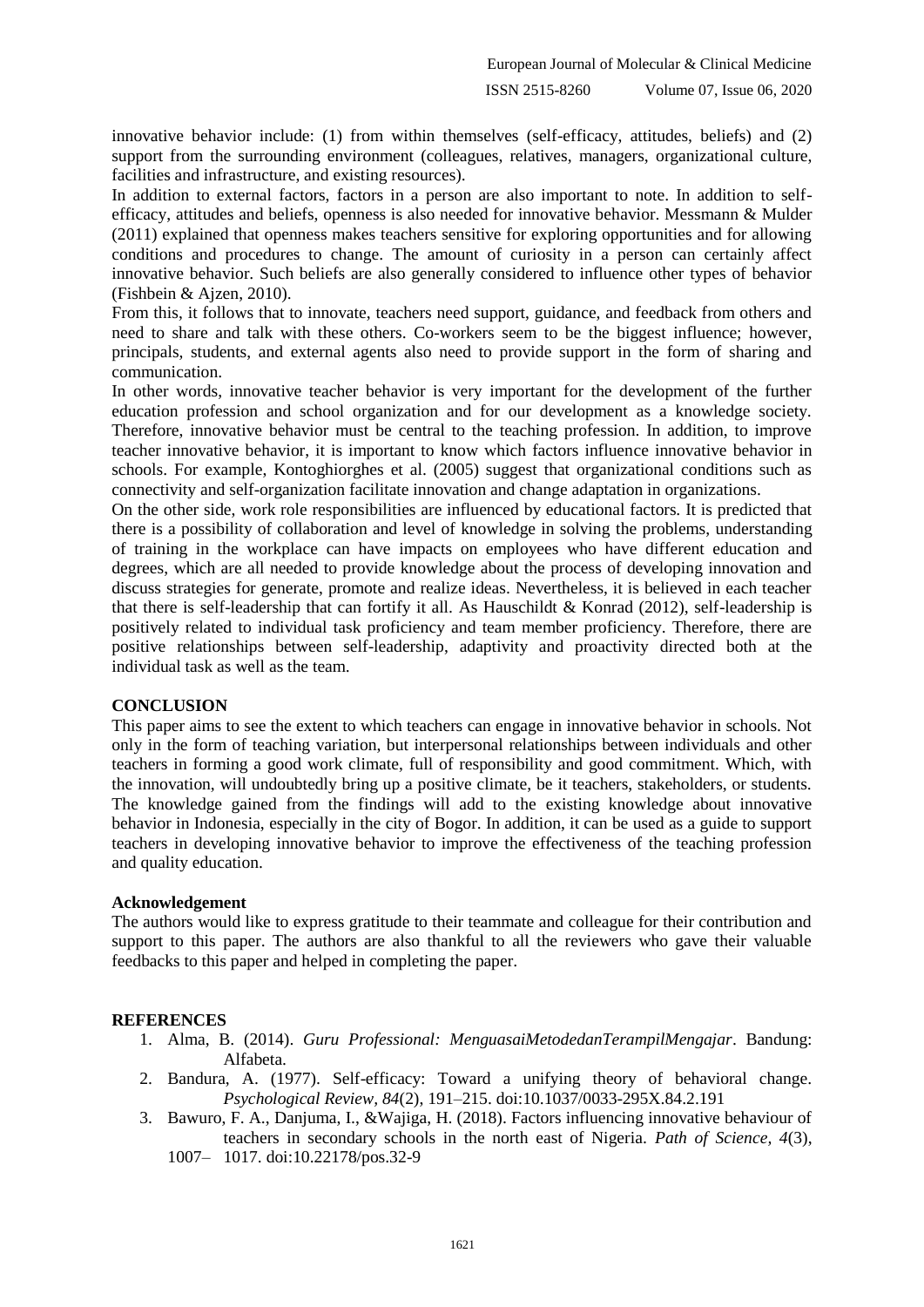- 4. Bos-Nehles, A., Renkema, M, & Janssen, M. (2017). HRM and innovative work behaviour: a systematic literature review. *Personnel Review, 46*(7), 1228–1253. doi.org/10.1108/PR-09-2016-0257
- 5. Contreras, F., Espinosal, J. C., Dornberger, U., &Acosta, Y. A. C. (2017). Leadership and employees' innovative work behavior: Test of a mediation and moderation model. *Asian Social Science, 13*(9) 9–25. doi:10.5539/ass.v13n9p9
- 6. De Jong, J. (2006). *Individual innovation: The connection between leadership and employees' innovative work behavior*. EIM Business and Policy Research, Scales Research Reports.
- 7. De Jong, J., & Den Hartog, D. (2010). Measuring innovative work behaviour. *Creativity and Innovation Management, 19*(1), 23–36. doi:10.1111/j.1467-8691.2010.00547.x
- 8. Fishbein, M., & Ajzen, I. (2010). *Predicting and Changing Behaviour: The Reasoned Action Approach*. New York, NY: Psychology Press.
- 9. Getz, I., & Robinson, A.G. (2003). Innovate or die: Is that a fact? *Creativity and Innovation Management, 12*(3), 130–136. doi.org/10.1111/1467-8691.00276
- 10. Goodwin, G.F., Burke, C.S., Wildman, J.L.,& Salas, E. (2008). Team effectiveness in complex organizations: an overview. In Salas, E., Goodwin, G.F. & Burke, C.S.
	- (Eds.), *Team Effectiveness in Complex Organizations: Cross-disciplinary Perspectives and Approaches*, pp.3–16. New York, NY: Psychology Press.
- 11. Griffin, M.A., Neal, A., & Parker, S. K. (2007). A new model of work role performance: positive behavior in uncertain and interdependent contexts. *Academy of Management Journal, 50*(2), 327–347. doi:10.5465/AMJ.2007.24634438
- 12. Hauschildt, K., &Konradt, U. (2012). Self‐leadership and team members' work role performance. *Journal of Managerial Psychology, 27*(5), 497–517. doi:10.1108/02683941211235409
- 13. Imhangbe, O. S., Victor, I. O., &Osarenren-Osaghae, R. I. (2019). Teachers' classroom job performance: How teachers' tasks impact their classroom job performance in Edo central school district, Nigeria. *Journal of Education, 1*(1). doi:10.1177/0022057419881146
- 14. Janssen, O. (2000). Job demands, perceptions of effort–reward fairness and innovative work behaviour. *Journal of Occupational and Organizational Psychology, 73*(3). 287–302. doi.org/10.1348/096317900167038
- 15. Kontoghiorghes, C., Awbre, S. M., &Feurig, P. L. (2005). Examining the relationship between learning organization characteristics and change adaptation, innovation, and organizational performance. *Human Research Development Quarterly, 16*(2), 185– 212. doi:10.1002/hrdq.1133
- 16. Leong, C. T. &Rasli, A. (2014). The relationship between innovative work behavior on work role performance: An empirical study. *International Conference on Innovation, Management and Technology Research (ICIMTR) Malaysia, 129*, 592–600. doi: 10.1016/j.sbspro.2014.03.717
- 17. Louis, K. S., Leithwood, K., Wahlstrom, K. L., Michin, M., Gordon, M., Thomas, E., . . . Moore, S. (2011). *Learning from leadership: Investigating the links to improved student learning: Final report research CAREI UMN to the Wallace foundation*. Retrieved from https://www.wallacefoundation.org/knowledge-center/pages/investigating-thelinks-to-improved-student-learning.aspx
- 18. Messmann, G., & Mulder, R. H. (2010). Innovative work behaviour in vocational colleges: Understanding how and why innovations are developed. *Vocations and Learning, 4*(1), 63–84. doi:10.1007/s12186-010-9049-y
- 19. Murphy, P. R., & Jackson, S. E. (1999). Managing work-role performance: Challenges for 21st century organizations and employees. In D. R. Ilgen& E. D. Pulakos (Eds.), *The changing nature of work performance*, pp. 325–365. San Francisco, CA: Jossey-Bass.
- 20. National Endowment for Science Technology & the Arts (NESTA). (2009). *Everyday innovation: How to enhance innovative working in employees and organisations annual report*. London: NESTA.